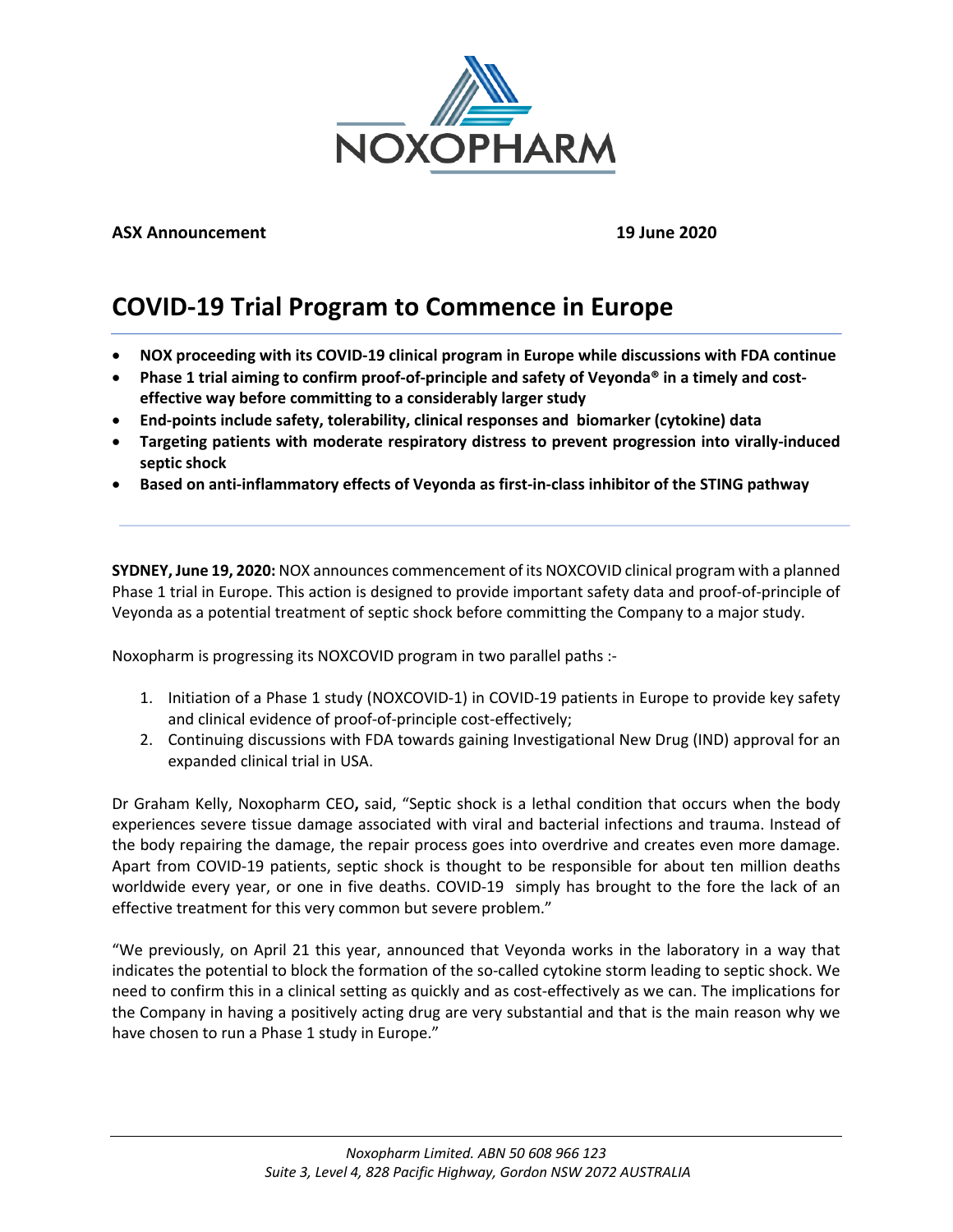

## **NOXCOVID-1**

NOXCOVID-1 is a Phase 1 dose-escalation and dose-expansion study focusing on safety and proof-ofprinciple endpoints (biomarker and clinical responses). It will be in up to approximately 40 patients who have been admitted to hospital for respiratory insufficiency (not requiring artificial ventilation) associated with the SARS-CoV-2 virus. UK-based contract research organisation, Clinical Accelerator, has been appointed to oversee the trial, and Australian company, Datapharm, will process the data. A clinical protocol has been designed acting on the advice of Australian, U.S. and European clinicians, and incorporating FDA guidance.

Veyonda is intended for patients with early-stage respiratory disease who are at risk of developing a cytokine storm and septic shock. The aim is to prevent the onset of the cytokine storm that inflicts tissue damage in the lungs and other major organs. Veyonda is not intended to replace other potential treatments like dexamethasone that may provide a clinical benefit in patients with mode advanced disease already experiencing a cytokine storm.

Subject to regulatory approvals, NOXCOVID-1 will be conducted in Ukraine and Moldova, where there is a rising number of COVID-19 cases and deaths as the pandemic moves eastward across Europe. Three hospitals in Ukraine and three in Moldova have been identified and their respective intensive care specialists have indicated strong interest in participating.

The process of obtaining regulatory approval for the trial from central regulatory authorities and local hospital ethics committees is underway. Ukraine has an expedited COVID-19 clinical trial approval process.

Dr Gisela Mautner, Noxopharm CMO, said, "Intensive care doctors in Ukraine and Moldova have responded enthusiastically to the opportunity to use Veyonda given the case-loads they currently are experiencing. The key aim of this Phase 1 study is to confirm the safety of Veyonda in patients at risk of septic shock, and to confirm that Veyonda has the ability to block or considerably reduce the development of the cytokine storm contributing to the death of COVID-19 patients."

## **FDA Pre-IND Submission Update**

As previously advised, Noxopharm has lodged a pre-IND submission with the U.S. FDA for a trial in COVID-19 patients. The Company has received a prompt and extensive response from the FDA, with the Company agreeing to certain recommended design changes in the clinical protocol.

However, the opportunity to conduct a study in Eastern Europe has led to the decision to carve out the dose-escalation and dose-expansion arms of the proposed U.S. study in order to generate the allimportant safety and early proof-of-principle efficacy data (based on biomarkers and clinical signals) in what the Company believes will be a far more timely and cost-effective manner than would have been possible in the U.S. The Company anticipates that it should be possible to commence a trial in Eastern Europe an estimated 4-5 months earlier than in the U.S.; per patient costs in the U.S. are estimated at 4- 5 times that in Eastern Europe.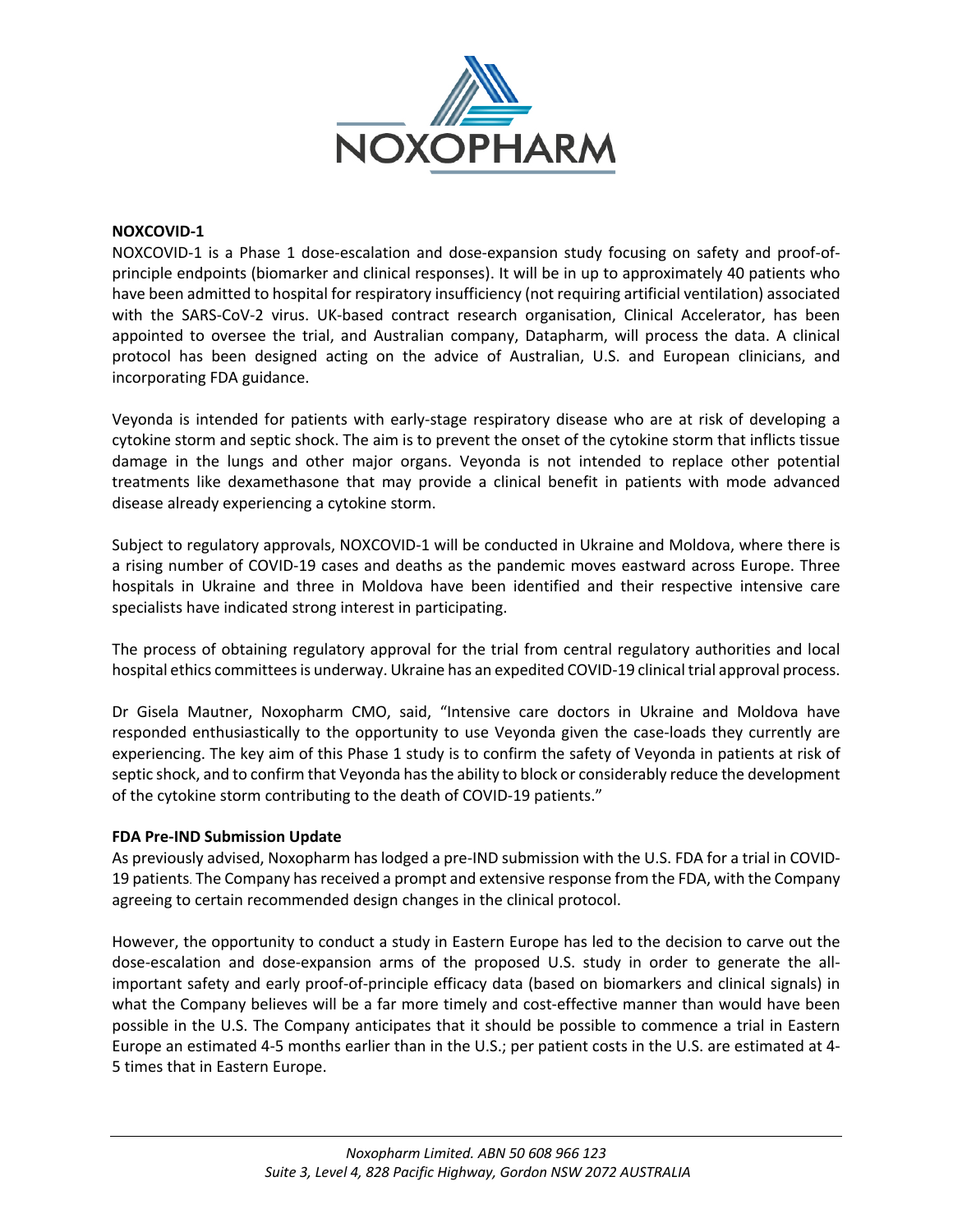

The Company sees the future of the program resting on the demonstration of safety and proof-ofprinciple in the NOXCOVID-1 study, providing the Company with the information needed to make key strategic decisions before committing to the funding of a larger trial.

Kelly said, "While Veyonda is first and foremost an anti-cancer drug, and we are pressing on with our DARRT and LuPIN programs as primary opportunities, a successful treatment of septic shock represents both an enormous commercial opportunity and a pressing humanitarian need that we cannot ignore."

Figure 1 depicts the biological rationale for the use of Veyonda (as a STING pathway inhibitor) in COVID-19 patients with poor lung function, including patients with acute respiratory distress syndrome (ARDS) who are at risk of developing a cytokine storm.



Figure 1. COVID-19 patient scenarios and Veyonda

The NOXCOVID program builds on the recent finding that idronoxil, the active ingredient in Veyonda, blocks the STING signalling pathway, believed to be a key trigger of septic shock.<sup>1</sup> Septic shock is a lethal condition associated with severe tissue damage associated with viral and bacterial infections, extensive surgery, trauma etc.<sup>2</sup> Septic shock is responsible for an estimated 10 million deaths globally each year, accounting for about 20% of all deaths.<sup>3</sup>

Currently there is no effective treatment for septic shock beyond supportive intensive care, including artificial ventilation.4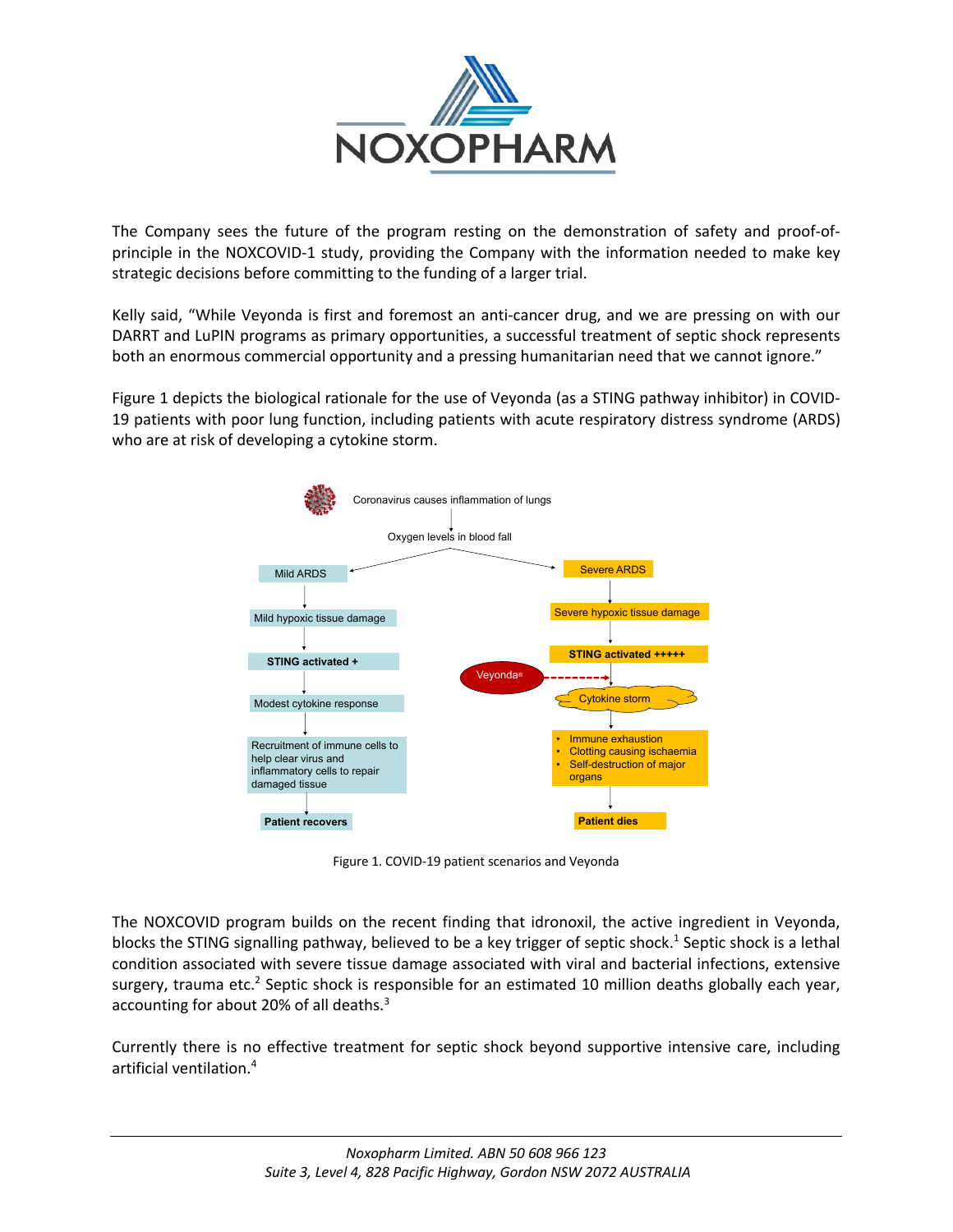

### **About COVID-19, Septic Shock, STING**

The great majority of cases of COVID-19 are mild, but up to 20 percent of infected individuals require hospitalisation for serious or severe symptoms generally associated with hypoxia (low levels of oxygen) stemming from poor lung function.<sup>5</sup> In about 5% of these cases, oxygen levels becomes so critically low that patients can rapidly progress into ARDS, septic shock and multiple organ failure requiring critical care measures including mechanical ventilation and dialysis.6

ARDS, septic shock and ensuing failure of multiple organs (lungs, heart, kidneys, intestines, brain) in COVID-19 patients is being recognised as an abnormally excessive inflammatory response to widespread tissue damage generated by severe hypoxia.<sup>7, 8</sup> Rather than a normal inflammatory response being triggered that repairs the tissue damage in a controlled way, the response becomes over-active and uncontrolled, inflicting even more damage by causing clotting of blood in arteries supplying major organs.9

The intracellular protein STING (*Stimulator of Interferon Genes*) is now being increasingly pointed at as a potential key player in this hyperinflammatory response.<sup>10, 11</sup> One of the roles of STING is to detect tissue damage and to trigger the repair response. It does this *via* the release of compounds known as pro-inflammatory cytokines whose role it is to drive tissue repair. The abnormally excessive inflammatory response in some COVID-19 patients is the result of excessively high levels of cytokines in what is referred to as a *cytokine storm*. <sup>12</sup>

Blocking the cytokine storm has been identified as a valid approach to the treatment of COVID-19 patients suffering ARDS and at high risk of septic shock.<sup>13</sup>

## **About Veyonda**<sup>â</sup>

Veyonda<sup>®</sup> (NOX66) is a suppository dosage formulation of the experimental anti-cancer drug, idronoxil. Idronoxil is a first-in-class dual inhibitor of production of the key secondary pro-survival messenger, sphingosine-1-phosphate, and of the STING signaling pathway.14 Over-expression of both sphingosine-1-phosphate and cGAS-STING are incriminated in cancer. 15-20

#### **About Noxopharm**

Noxopharm is a clinical-stage Australian drug development company with offices in Sydney and New York. The Company has a primary focus on the development of Veyonda**®** and is the major shareholder in Nyrada Inc, a spinoff company developing a pipeline of non-oncology drugs.

#### References:

- 1. Zeng et al. 2017. ALK is a therapeutic target for lethal sepsis. Science Translational Medicine 9 (412).
- 2. Angus et al. 2013. Severe Sepsis and Septic Shock. The New England Journal of Medicine 369: 840-51.
- 3. Rudd et al. 2020. Global, regional, and national sepsis incidence and mortality, 1990–2017: analysis for the Global Burden of Disease Study. The Lancet 395: 200-11.
- 4. Siddharth et al. 2020. Sepsis and septic shock: Guideline-based management. Cleveland Clinic Journal of Medicine 87(1).
- 5. Tang et al. 2020. The hallmarks of COVID-19 disease. Plos Pathogens May 22, 2020 https://doi.org/10.1371/journal.ppat.1008536
- 6. Li et al. 2020. Therapeutic strategies for critically ill patients with COVID-19. Annals of Intensive Care 10:45
- 7. Mehta P, McAuley DF, et al. 2020. COVID-19: consider cytokine storm syndromes and immunosuppression. Lancet. 395: 1033-1034.
- M and Martin JC. 2020. Pathological inflammation in patients with COVID-19: key role for monocytes and macrophages. Nat Rev Immunol. https://doi.org/10.1038/s41577-020-0331-4.
- 9. Klok FA, Kruip MJHA, et al. 2020. Incidence of thrombotic complications in critically ill ICU patients with COVID-19. Thromb Res. doi.org/10.1016/j.thromres.2020.04.013.
- 10. Berthelot and Liote. 2020. COVID-19 as a STING disorder with delayed over-secretion of interferon-beta EBIO Medicine 56 102801.
- 11. Deng et al. 2020. Regulation of interferon production as a potential strategy for COVID-19 treatment. arXiv:2003.00751 [q-bio.MN]
- 12. Sun et al. 2020. Cytokine storm intervention in the early stages of COVID-19 pneumonia. Cytokine Growth Factor Rev 53:38-42.